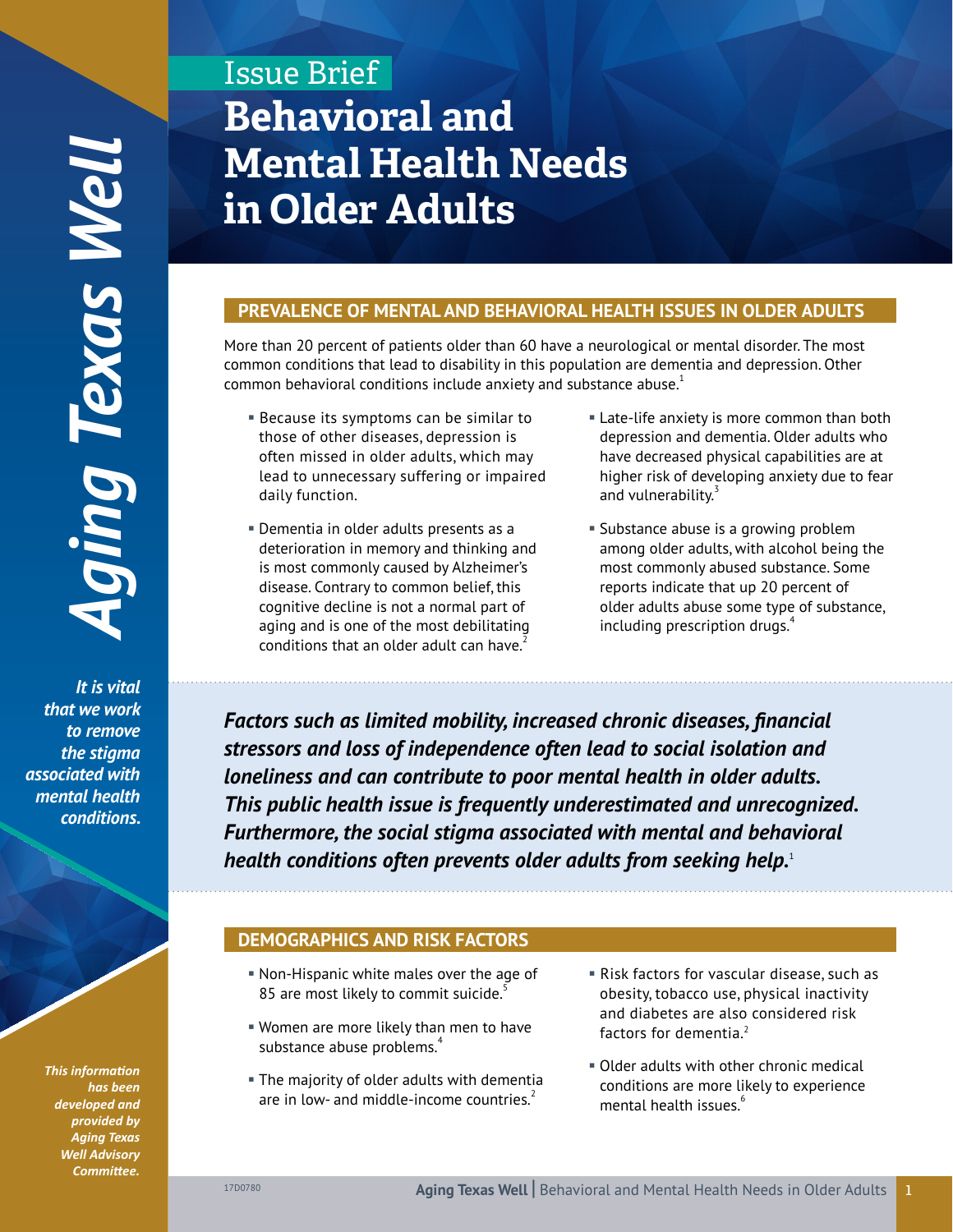## **CURRENT TRENDS AND FUTURE IMPLICATIONS**

- . In the United States, the number of people older than 65 is projected to increase from about 40 million to 72 million by the year  $2030.<sup>1</sup>$
- In Texas, the number of older adults is expected to triple between 2010 and 2050.
- By 2050, older adults will make up 22 percent of the Texas population. This rapid increase will warrant an increase in health services and support for older Texans.<sup>7</sup>
- . The number of people in the world with dementia in 2016 was 47.5 million. This number is expected to increase to 75.6 million by 2030 and to 135.5 million by  $2050.<sup>2</sup>$
- In 2001, the number of older adults in the United States with substance abuse problems was 1.7 million. It is anticipated this number will grow to 4.4 million by 2020.

*The increasing rates of mental health disorders in older adults indicate the need for early screening and recognition to prevent significant declines in quality of life and increased health care costs.*<sup>1</sup>  *Furthermore, because older adults are less likely to seek medical attention if they experience symptoms of mental illness, it is vital that we work to remove the stigma associated with neuropsychiatric conditions.*

### **SYMPTOMS OF DEPRESSION**<sup>6</sup>

- § Changes in sleep patterns
- § Social withdrawal
- Loss of appetite
- Anxiety
- § Decreased concentration
- § Restlessness
- Guilt
- Loss of energy
- Confusion
- § Unexplainable physical aches and pains

## **SYMPTOMS OF DEMENTIA**<sup>2</sup>

- **Difficulty communicating**
- § Forgetfulness
- Losing track of time
- Becoming lost in familiar places (such as § home)
- Wandering
- Repeating questions
- § Difficulty walking

#### **RECOMMENDATIONS**<sup>8</sup>

Early recognition and treatment of neuropsychiatric conditions are key to preventing a decrease in quality of life. Regular exercise can also provide positive mental health benefits.

- Seek professional help if you experience symptoms of depression, dementia or anxiety.
- Remember that depression is treatable and does not have to lead to a decreased quality of life.
- Stay connected with family and friends. Talk about your feelings with someone you trust.
- Stay involved in activities you enjoy or find alternatives if those are no longer feasible.